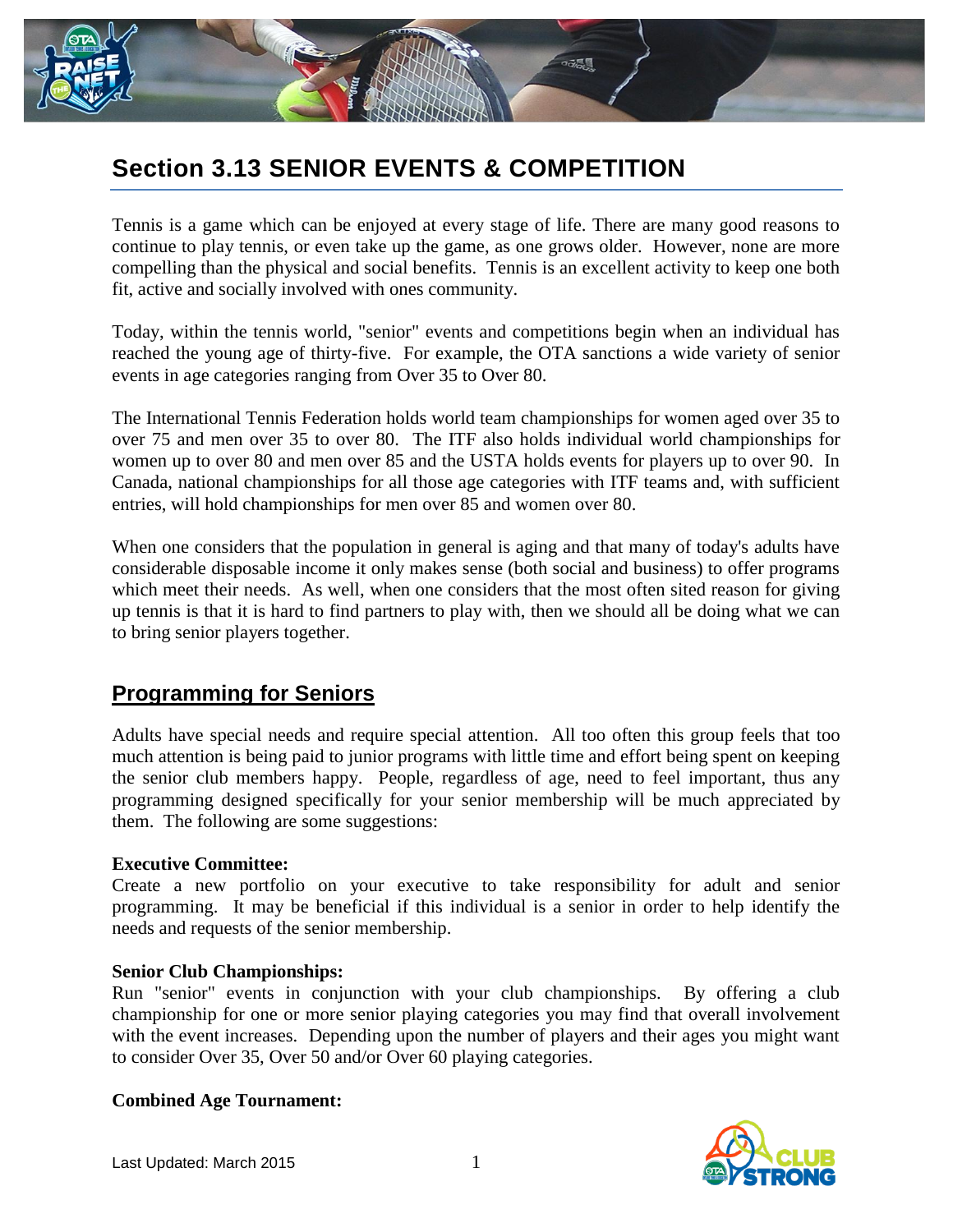

A century doubles tournament is one where the combined age of each team is at least 100 years old. This can be done as either a mens' and womens' or a mixed doubles event. You may choose to add the requirement that all entrants be at least a certain minimum age or may change the combined age to 80,90,110 or 120.

# **Fundraiser:**

A final twist of the Century Tournament idea is to allow all teams to enter but have those teams which do not meet the combined 100 year requirement buy years. For example, two 35 year olds could enter as a team, however, they would be required to "buy" an additional 30 years to reach the 100 year requirement. As an additional equalizer for the competition, handicaps (see bulletin on handicaps) may be considered. This has proven to be quite successful in raising funds for special programs or capital improvements.

#### **Round Robins:**

Offer a regular weekly seniors round robin. If this was targeted towards retired adults it could be offered during midweek daytime hours. Not only would this serve to attract senior players to a special event allowing them to meet new partners, but it could also increase court utilization during non-prime time playing hours, potentially reducing the load during the prime time hours. Daytime programs for retirees are great!

#### **Interclub Round Robins:**

Liaise with other local clubs and offer round robins and programs together. You may not currently have enough senior members at your club to fill some of these events. However, by combining with a neighbouring club and rotating the event responsibility you may find sufficient interest to get the programs started. It won't take long before both clubs have enough interest to sustain some programs on their own.

#### **Senior Leagues:**

There are seniors leagues available in some areas, for example the Intercounty Tennis Association has a mid week daytime over 55 mixed league.

#### **Ontario Senior Games; Canada Senior Games:**

Targeting the recreational player over 55 years of age, these Ontario Senior Games is held biannually and the Canada Senior Games Biannually. These games cover events in 16 different sports with tennis being one of the most popular. In order to compete, individuals must enter in their district playdowns....there are a large number of districts in Ontario. For more information on this the Ontario Senior Games Association has a web site [www.ontarioseniorgames.ca](http://www.ontarioseniorgames.ca/) the 2010 ontario senior games are in Oshawa.

Successful competitors in the Ontario games are invited to the Canada senior games. Information on these games can be found at [www.canada55plusgames.com](http://www.canada55plusgames.com/) . In 2010 Brockville is hosting these games.

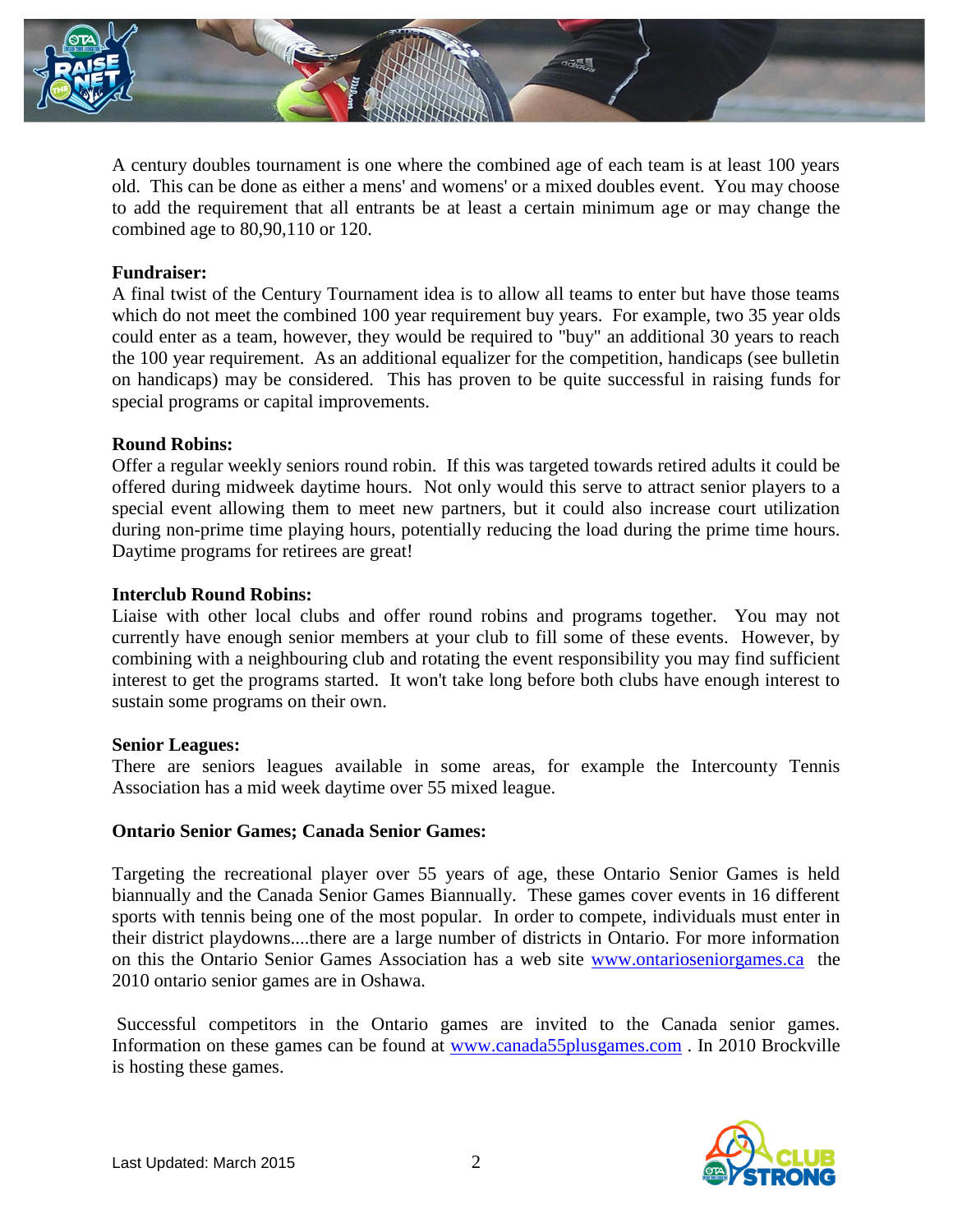

# **World Masters Games:**

Tennis is one of many sports offered in the World Masters Games. In 2009 Sydney Australia hosted these games. Competition is in both recreational and competitive levels of tennis for age categories from 30 up. These games are held every 4 years. Edmonton hosted in 2005.

#### **Lessons and Racquets:**

Encourage senior members to take some lessons. Proper form will enhance shots and decrease the chance of injury. Strategy tips will help them get more fun out of their tennis too. Encourage seniors to take advantage of the new racquet technologies. If used properly they can add to their game and save the wear and tear on the body.

# **Clay Courts:**

Many seniors prefer to play on clay courts because they are kinder on the body both from a movement and impact of the ball on the racquet perspectives. If your club has the luxury of clay courts you may wish to consider developing special programming to recruit and retain senior players. If your club is considering installing clay courts you should contact Clay Court Tennis Ontario [www.tennisonclay.com](http://www.tennisonclay.com/) who provide support specifically to encourage the proper installation and maintenance of clay courts.

#### **OTA:**

The OTA supports the [Tennis Canada National Seniors Committee](http://www.tenniscanada.com/index.php?title=national-seniors-tennis-committee&pid=146) through OTA's VP of Player Development. This portfolio takes responsibility for initiating and supporting the participatory opportunities and the development of competitive opportunities for all seniors, recreational or high performance. We anticipate that over the next few years program offerings for the senior categories will be increasing to meet the ever growing number of people qualifying as seniors. We encourage all member clubs to get involved with these programs. Remember, if we do not meet the needs of these people they will not become more involved or stay involved with tennis.

Ontario has two representatives on the National Seniors Committee.

# **COMPETITION FOR SENIORS**

# **Who Qualifies:**

Whether you started playing as a youngster or if you have just recently taken up tennis, tournaments are a great opportunity to assess your level of play and also to meet additional playing partners.

As designated by the OTA, a Senior player shall be any player who has attained, or will attain the age of 35 years by December 31st in the year of competition (ie. if a player turns 35 in April then they are eligible to compete in the Over 35 category beginning January 1st of that same